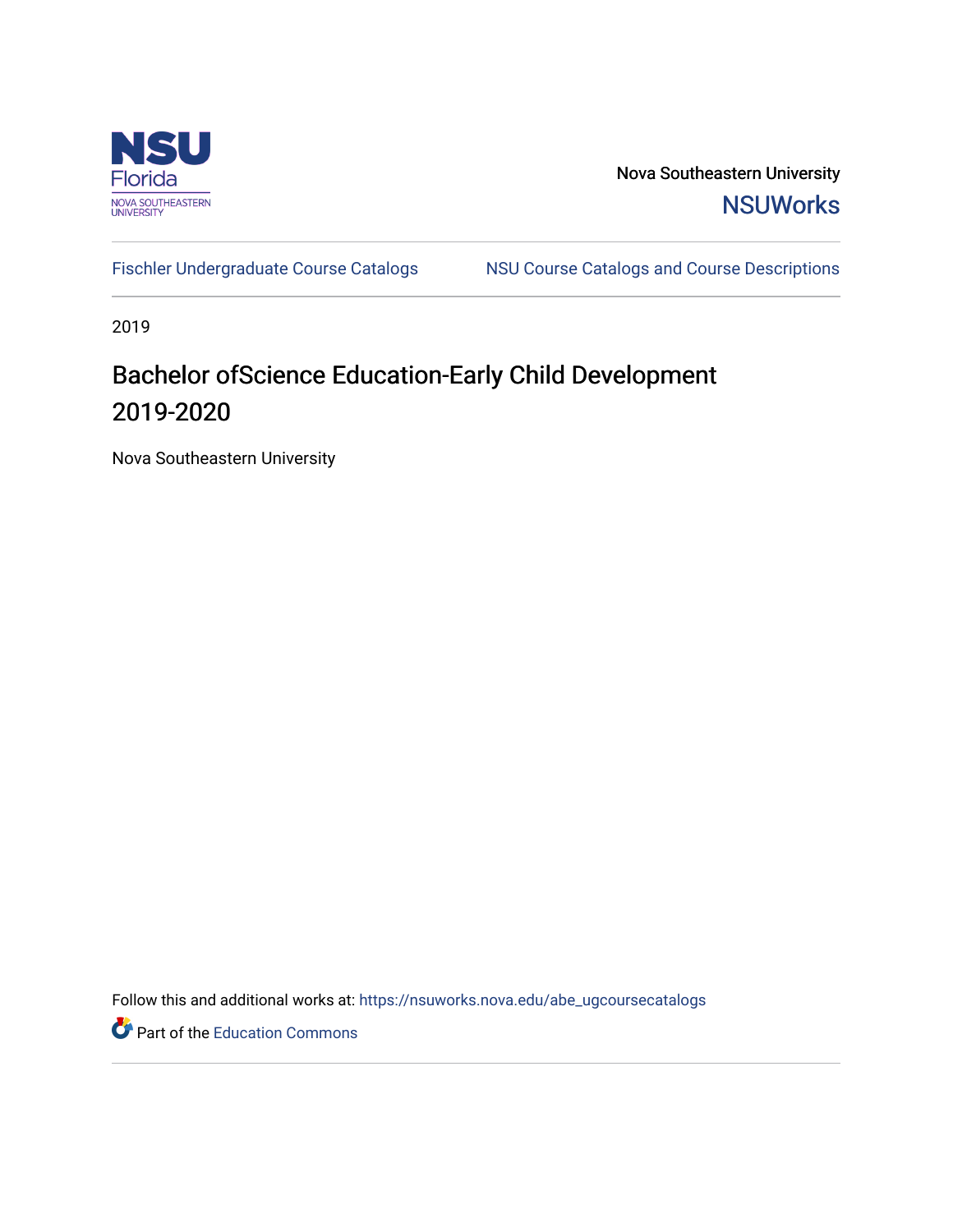

## ABRAHAM S. FISCHLER COLLEGE OF EDUCATION & SCHOOL OF CRIMINAL JUSTICE<br>DEGREE CURRICULUM SHEET | 2019-2020 CATALOG **DEGREE CURRICULUM SHEET | 2019-2020 CATALOG BACHELOR OF SCIENCE EDUCATION - EARLY CHILD DEVELOPMENT**

| <b>FIRST YEAR SEMINAR</b>               |                   |
|-----------------------------------------|-------------------|
| Course                                  | Credits Frequency |
| UNIV 1000: First Year Seminar           | FW                |
| <b>Total First Year Seminar Credits</b> |                   |

| <b>GENERAL EDUCATION REQUIREMENTS</b> |           |                                                         |                                                                                                                                                                                                                                                                                                                                                                                                                                                                                                         | FW                                                                                                                         |
|---------------------------------------|-----------|---------------------------------------------------------|---------------------------------------------------------------------------------------------------------------------------------------------------------------------------------------------------------------------------------------------------------------------------------------------------------------------------------------------------------------------------------------------------------------------------------------------------------------------------------------------------------|----------------------------------------------------------------------------------------------------------------------------|
|                                       |           | ECUC 2010: Foundations of Education                     |                                                                                                                                                                                                                                                                                                                                                                                                                                                                                                         | FW                                                                                                                         |
|                                       |           |                                                         |                                                                                                                                                                                                                                                                                                                                                                                                                                                                                                         | FW                                                                                                                         |
|                                       |           | EDUC 3360: Educational Psychology                       | 3                                                                                                                                                                                                                                                                                                                                                                                                                                                                                                       | FW                                                                                                                         |
| 3                                     | FW        |                                                         |                                                                                                                                                                                                                                                                                                                                                                                                                                                                                                         |                                                                                                                            |
| 3                                     | <b>FW</b> | <b>Child Development Concentration Requirements</b>     |                                                                                                                                                                                                                                                                                                                                                                                                                                                                                                         |                                                                                                                            |
|                                       |           |                                                         |                                                                                                                                                                                                                                                                                                                                                                                                                                                                                                         |                                                                                                                            |
|                                       |           | ECDP 3321: Child Dev.-Prenatal, Infancy, & Todd. Yrs.   | 3                                                                                                                                                                                                                                                                                                                                                                                                                                                                                                       | FW                                                                                                                         |
| 3                                     | FW        |                                                         | 3                                                                                                                                                                                                                                                                                                                                                                                                                                                                                                       | FW                                                                                                                         |
| 3                                     | FW        | ECDP 3340: (Sanford Harmony) Psychosocial Developmer    |                                                                                                                                                                                                                                                                                                                                                                                                                                                                                                         | FW                                                                                                                         |
|                                       |           | ECDP 3345: Parent-Child Relationship During Early Child |                                                                                                                                                                                                                                                                                                                                                                                                                                                                                                         | FW                                                                                                                         |
|                                       |           | ECDP 3349: Fatherhood-Cross-Cultural Perspectives       |                                                                                                                                                                                                                                                                                                                                                                                                                                                                                                         | FW                                                                                                                         |
|                                       |           | EDEC 2405: Children with Special Needs                  |                                                                                                                                                                                                                                                                                                                                                                                                                                                                                                         | FW                                                                                                                         |
| 3                                     | FW        |                                                         |                                                                                                                                                                                                                                                                                                                                                                                                                                                                                                         | FW                                                                                                                         |
| 3                                     | FW        |                                                         |                                                                                                                                                                                                                                                                                                                                                                                                                                                                                                         | FW                                                                                                                         |
|                                       |           | ECDP 4423: Issues in Child Abuse & Neglect              |                                                                                                                                                                                                                                                                                                                                                                                                                                                                                                         | FW                                                                                                                         |
|                                       |           | ECDP 4990: Advanced Senior Seminar                      |                                                                                                                                                                                                                                                                                                                                                                                                                                                                                                         | FW                                                                                                                         |
|                                       |           |                                                         |                                                                                                                                                                                                                                                                                                                                                                                                                                                                                                         |                                                                                                                            |
| 3                                     | <b>FW</b> |                                                         |                                                                                                                                                                                                                                                                                                                                                                                                                                                                                                         |                                                                                                                            |
| 3                                     | FW        |                                                         | 45                                                                                                                                                                                                                                                                                                                                                                                                                                                                                                      |                                                                                                                            |
|                                       |           |                                                         |                                                                                                                                                                                                                                                                                                                                                                                                                                                                                                         |                                                                                                                            |
|                                       |           |                                                         | 3                                                                                                                                                                                                                                                                                                                                                                                                                                                                                                       | FW                                                                                                                         |
| 3                                     |           |                                                         |                                                                                                                                                                                                                                                                                                                                                                                                                                                                                                         | FW                                                                                                                         |
|                                       |           |                                                         |                                                                                                                                                                                                                                                                                                                                                                                                                                                                                                         | FW                                                                                                                         |
| 3                                     | FW        |                                                         |                                                                                                                                                                                                                                                                                                                                                                                                                                                                                                         | FW                                                                                                                         |
|                                       |           | ECA 267: Literacy Development in Multilingual Comm.     |                                                                                                                                                                                                                                                                                                                                                                                                                                                                                                         | FW                                                                                                                         |
|                                       |           |                                                         |                                                                                                                                                                                                                                                                                                                                                                                                                                                                                                         | FW                                                                                                                         |
|                                       | 30        | Credits<br>Frequency<br>FW                              | ESOL 2903: Cross-Cultural Studies<br>ESOL 3340: Survey of TESOL<br>ECDP 3334: Child Dev. During Presch. & Primary Age<br><b>Total Major Credits</b><br><b>Early Child Development ELECTIVES</b><br>ECA 101: Intro. To ECE-Professionals, Safety, Health, & Lo<br>ECA 112: Intro. To ECE-Phys., Cog., Communicat., & Crea<br>ECA 114: Intro. To ECE-Families, Schools, & Communities<br>ECA 218: Child Observation, Record Keeping, & Assess.<br>ECA 270: Administration of Child Care & Education Progr | EDEC 4320: Cultural Diversity & Family-Community Develo 3<br>EECP 4330: Health, Nutrition, Safety, & Physical Developmen 3 |

|                                     | <b>OPEN ELECTIVES</b> |  |
|-------------------------------------|-----------------------|--|
| take 13 elective courses            |                       |  |
| <b>Total Open Electives Credits</b> |                       |  |
|                                     | <b>TOTAL CRE</b>      |  |

|                           | <b>MAJOR</b>                                                  |                |           |
|---------------------------|---------------------------------------------------------------|----------------|-----------|
| quency                    | Course                                                        | <b>Credits</b> | Frequency |
| FW                        | <b>Program Requirements</b>                                   |                |           |
|                           | EDUC 2500: Education Pre-Enrollment Seminar                   | $\Omega$       | FW        |
|                           | ECA 203: Foundations of Early Care & Education                | 3              | <b>FW</b> |
|                           | ESOL 2903: Cross-Cultural Studies                             | 3              | <b>FW</b> |
| quency                    | ECUC 2010: Foundations of Education                           | 3              | <b>FW</b> |
|                           | ESOL 3340: Survey of TESOL                                    | 3              | <b>FW</b> |
|                           | EDUC 3360: Educational Psychology                             | 3              | <b>FW</b> |
| FW<br>FW                  | <b>Child Development Concentration Requirements</b>           |                |           |
|                           |                                                               |                |           |
|                           | ECDP 3321: Child Dev.-Prenatal, Infancy, & Todd. Yrs.         | 3              | FW        |
| FW                        | ECDP 3334: Child Dev. During Presch. & Primary Age            | 3              | <b>FW</b> |
| FW                        | ECDP 3340: (Sanford Harmony) Psychosocial Developmer          | 3              | <b>FW</b> |
|                           | ECDP 3345: Parent-Child Relationship During Early Child       | 3              | <b>FW</b> |
|                           | ECDP 3349: Fatherhood-Cross-Cultural Perspectives             | 3              | FW        |
|                           | EDEC 2405: Children with Special Needs                        | 3              | FW        |
| FW                        | EDEC 4320: Cultural Diversity & Family-Community Develo       | 3              | FW        |
| FW                        | EECP 4330: Health, Nutrition, Safety, & Physical Developmen 3 |                | <b>FW</b> |
|                           | ECDP 4423: Issues in Child Abuse & Neglect                    | 3              | FW        |
|                           | ECDP 4990: Advanced Senior Seminar                            | 3              | FW        |
| <b>FW</b>                 |                                                               |                |           |
| FW                        | <b>Total Major Credits</b>                                    | 45             |           |
|                           | <b>Early Child Development ELECTIVES</b>                      |                |           |
|                           | ECA 101: Intro. To ECE-Professionals, Safety, Health, & Lo    | $\overline{3}$ | <b>FW</b> |
| FW                        | ECA 112: Intro. To ECE-Phys., Cog., Communicat., & Crea       | 3              | FW        |
|                           | ECA 114: Intro. To ECE-Families, Schools, & Communities       | 3              | FW        |
| FW                        | ECA 218: Child Observation, Record Keeping, & Assess.         | 3              | FW        |
|                           | ECA 267: Literacy Development in Multilingual Comm.           | 3              | FW        |
|                           | ECA 270: Administration of Child Care & Education Progr       | 3              | FW.       |
|                           | ECA 275: Early Childhood Administration: Financial & Legal    | 3              | <b>FW</b> |
|                           | ECA 278: Curricular Programming in Early Childhood Center 3   |                | FW        |
|                           | ECA 2273: Child Care Administration: Organizational           | 3              | F         |
|                           |                                                               |                |           |
| <b>TOTAL CREDITS: 120</b> |                                                               |                |           |